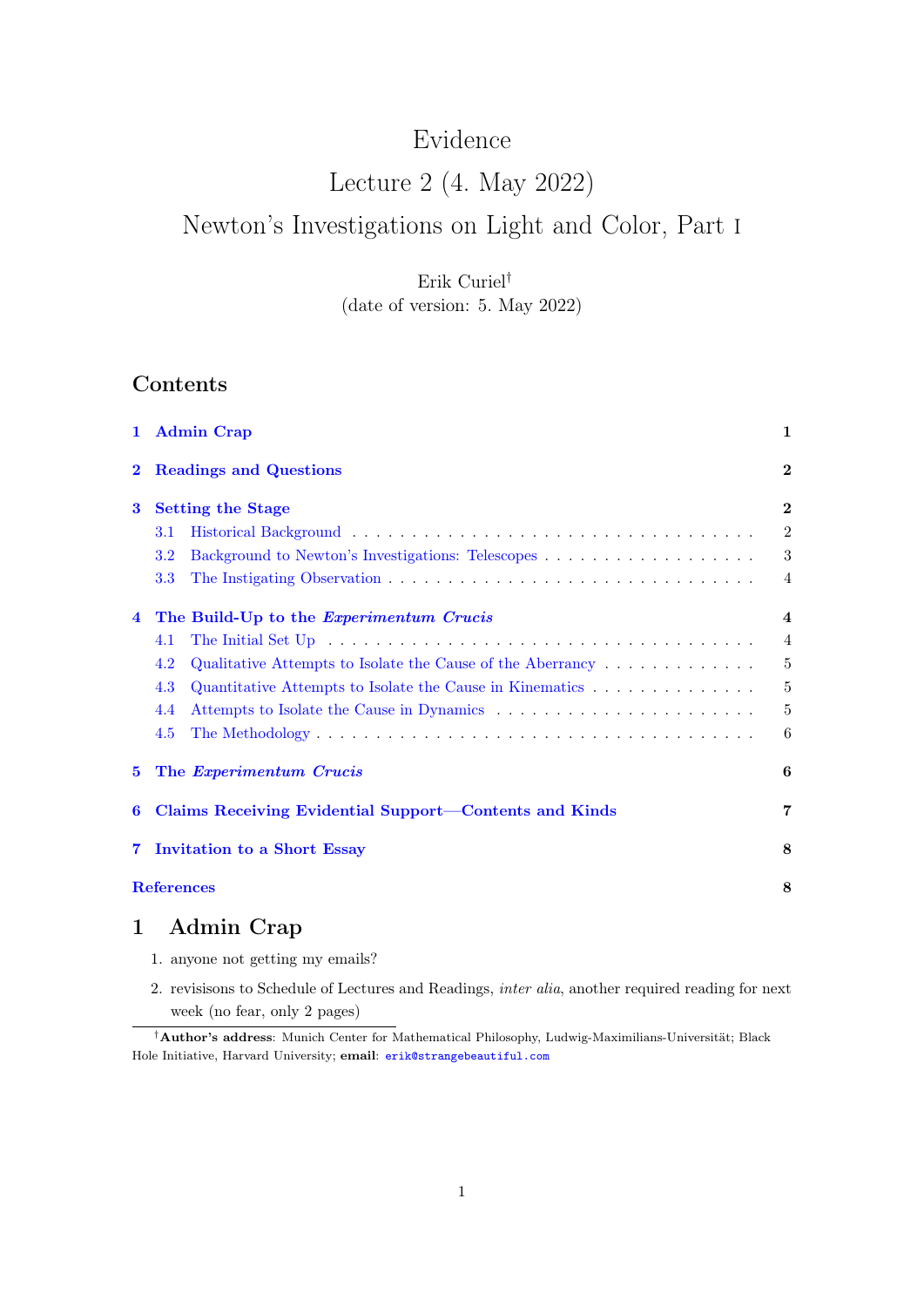# <span id="page-1-0"></span>2 Readings and Questions

#### Prohibited Readings

These are works that I find so intellectually scurrilous, abusive or dishonest that good conscience requires me to try to attempt to dissuade students from reading them. If they are to be read at all, they ought to be read only after one has already mastered the subject to a degree that will allow one to make one's own informed decision on whether one agrees with my assessment.

#### Reading Newton

Newton is far more careful a writer, almost inhumanly so, than almost anyone else (including all of us) is a reader. Newton is that rarest of writers who says exactly what he means to say, nothing more and nothing less, and everything that he means to say he does actually say. One must take extraordinary care in reading him.

#### Study Questions

- 1. Review my suggested questions [\(http://strangebeautiful.com/lmu/lectures/](http://strangebeautiful.com/lmu/lectures/evidence-study-questions-lect-02-newton-light-color-i.pdf) [evidence-study-questions-lect-02-newton-light-color-i.pdf\)](http://strangebeautiful.com/lmu/lectures/evidence-study-questions-lect-02-newton-light-color-i.pdf)
- 2. Solicit student questions.

# <span id="page-1-1"></span>3 Setting the Stage

#### <span id="page-1-2"></span>3.1 Historical Background

Coeval, Near-Universal Attitude toward Scientific investigation Hypothetic-Deductive (HD) Method in conjunction with adherence to the Mechanical Philosophy as underlying metaphysics is dominant, only game in town really:

- 1. the "Principles" of all scientific investigations must conform to the Mechanical Philosophy, to wit, that the only way that any physical system can act on any other physical system is by forces of direct and contiguous contact  $(e,q)$ , impact, percussion, pressure,  $etc.$ )
- 2. HD mandates that what it means to give a scientific account of a phenomenon is to pose a detailed hypothesis (or set of them) describing a specific and concrete kind or family of kinds of matter (e.g., particles, continuum, plenum) with determinate properties that act on each other in a particular way conforming to the Mechanical Philosophy; and then to deduce from them testable consequences; the conformance of appropriate experimental results with the consequences provides evidential support for the hypothetical system; Huygens [\(1690,](#page-7-1) "Preface") gives a classic statement of HD

in particular:

- 1. such systems of hypotheses and their testable consequences constitute the only possible kind of scientific knowledge
- 2. observations that in some sense are in accord with conclusions deductively drawn from those hypotheses constitute the only possible kind of evidence for such knowledge

(we will consider this in more detail next week in lecture 3)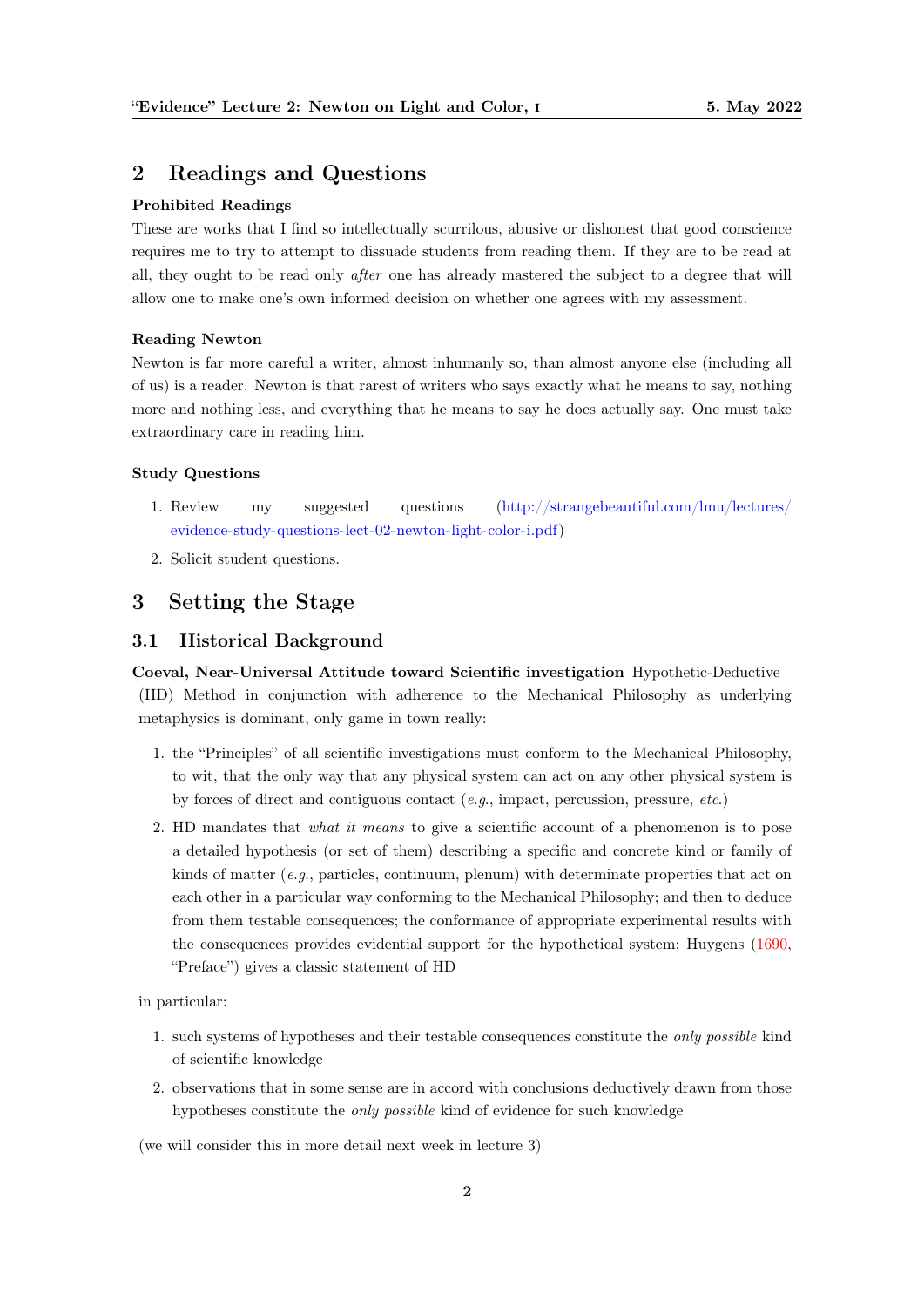Received Knowledge of Light in accord with the attitude towards science:

- 1. wave versus corpuscular (particle) theories of light: everyone held one or the other; none of them agreed on details  $(e.g., for a corpuscularian, on the relation between the physical$ properties of the particles and the phenomenal behavior of light and color, whether it was differences in particle mass, size, shape, state of motion, or something else entirely, that effected the colorificity of light in its interaction with the eye)
- 2. everyone agreed that, in some sense, white light (canonically, sun light) is the "natural state" of light, the physically and metaphysically simple, basic or fundamental form of light, and that different colors are produced by disturbances ("qualifications") of some kind to white light
- 3. known phenomena:
	- a. reflection
	- b. transmission through translucent media
	- c. refraction
	- d. propagation in straight lines (appropriately construed), as "rays"
	- e. production or change of colors on transmission through and reflection off of different kinds of material media and bodies
	- f. the capacity to cause bodies to increase in temperature (anachronistically put) when incident upon them
	- g. Law of Reflection
	- h. Snell's Law
	- i. whole bunch of peculiar, individual experimental results with no understanding of how they may relate to each other in any systematic way, as regimented by an overarching theory (as Newton gestures at throughout Newton [1672a,](#page-7-2) and in his exchanges with Hooke, Huygens and Pardies)
- $4. \implies$  no systematic theory (or even loose collection of hypotheses) that could treat and explain even a small number of all known phenomena

#### <span id="page-2-0"></span>3.2 Background to Newton's Investigations: Telescopes

- 1. Newton was interested in improving the resolving power of telescopes.
- 2. He thus began to investigate the refractive properties of glass, to determine how to minimize the sort of refraction that would impede the production of a clear, sharply delineated image of an object viewed through a telescope.
- 3. There is a point of deeper than mere historical interest here: for Newton, theory, experimentation and instrumentation were inextricably related.
- 4. The latter two are essential both for constraining the reach of theoretical certainty and for informing the proper way to understand the content of theoretical doctrine (in both metaphysical and semantical senses)—this is why he begins the Letter (Newton [1672a\)](#page-7-2) with a remark on grinding lenses, and why he inserts a "Digression" on reflecting telescopes (the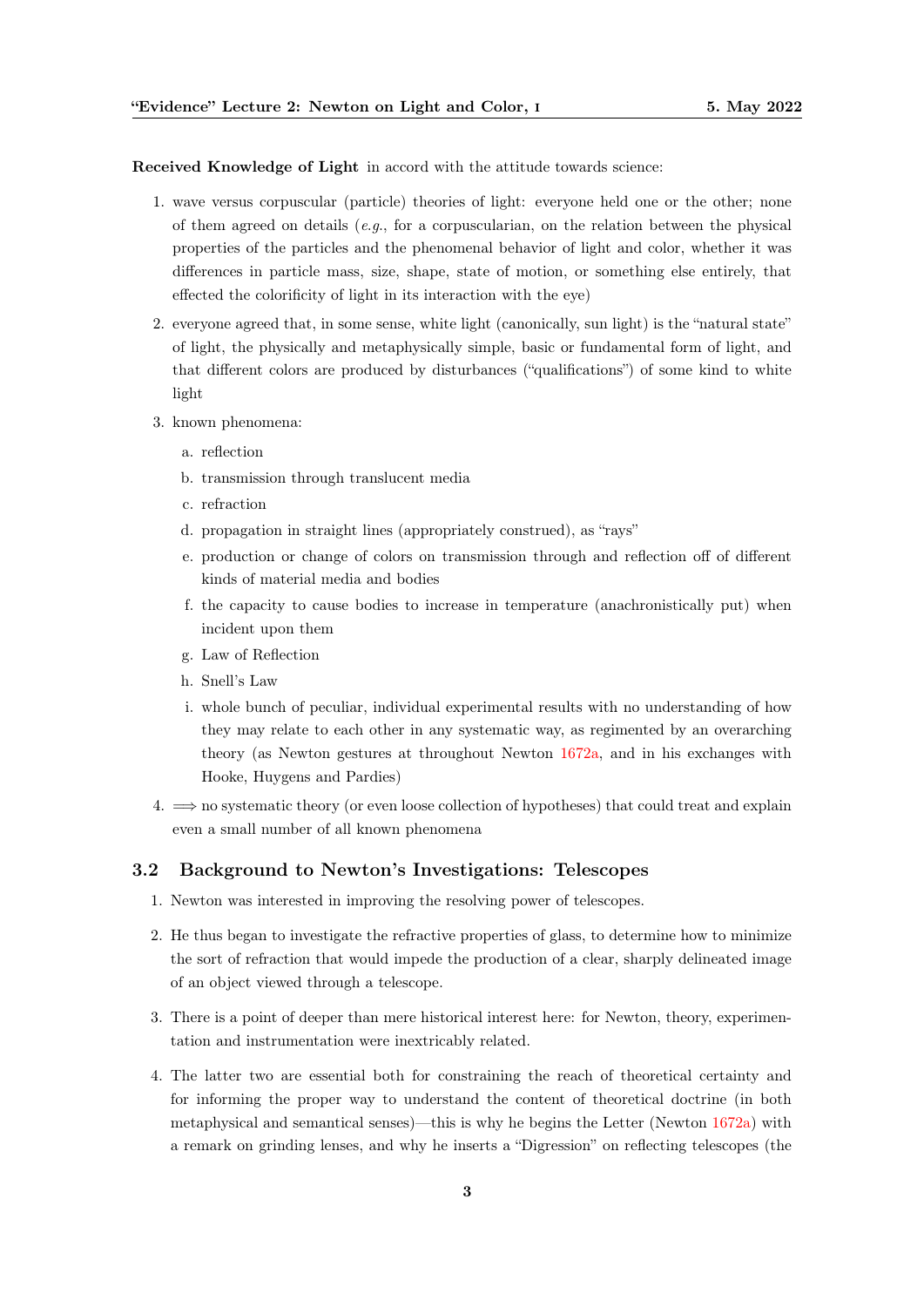idea of which he invented, as well as having constructed the first exemplars) between the litany of experiments and the statement of his Doctrine on (or, as we might say, theoretical system or framework for) light and color.

5. As such, it is prima facie possible that he believed the principles underlying proper approaches to the design and construction of instruments and to the planning, circumstantiation and performance of experiments were susceptible of evidential support, not only theoretical propositions.

## <span id="page-3-0"></span>3.3 The Instigating Observation

Newton wanted to observe "the celebrated Phænomena of Colours": white light passing through a glass prism exits as an extended distribution of spectral colors.

- A direct application of the form of Snell's Law as known at the time implied that a circular pencil of light incident on a prism should result in a circular pencil of light leaving the prism.
- This is not what Newton observed: he observed that the exiting light had the shape of an elongated capsule, *i.e.*, a narrow rectangle, the longer sides in the vertical direction, with semi-circular caps collocated at the top and bottom.
- This is what he attempted to determine the cause of. Remarkably, no one before him (of whom we—or Newton and his correspondents—have any clear and certain record) had noticed the discrepancy.<sup>[1](#page-3-3)</sup>

# <span id="page-3-1"></span>4 The Build-Up to the Experimentum Crucis

From Newton's lovingly detailed description of his initial preparations and observations, and from the continuing description of how he settles down to work to isolate the cause of the aberrant phenomenon, we see a man delighted by the physical world, transported into fits of ecstasy by the opportunity to interact with and come to understand it, all so as to lead him to attend ever more closely, finely and deeply to it, his experiment not divorced from intellectual cognition and theoretical construction and elaboration but rather inextricably entrained with it.

## <span id="page-3-2"></span>4.1 The Initial Set Up

- 1. his room entirely darkened, all light blocked
- 2. except for a small, circular hole left in the covering of a window facing the sun, so a beam (or "pencil") of sunlight enters perpendicular to the window
- 3. a triangular prism placed close behind the hole to intercept the entire beam
- 4. the beam exiting the prism, incident on the opposing (white) wall
- 5. after an initial period of delight in observing the play of colors, he begins to observe "more circumspectly" and is surprised to see that the shape of the beam's image on the wall is aberrant with respect to the received laws of optics

<span id="page-3-3"></span><sup>1.</sup> The qualification "clear and certain" is required because of the fact that there is slight evidence that Thomas Harriot may have noted the discrepancy in the very early 17th Century. We cannot be sure, because Harriot never published any of his optical work, and his journals and diaries are compressed and difficult to interpret. See the discussion in Stein [\(unpublished,](#page-7-3) p. 10–12, footnote 21).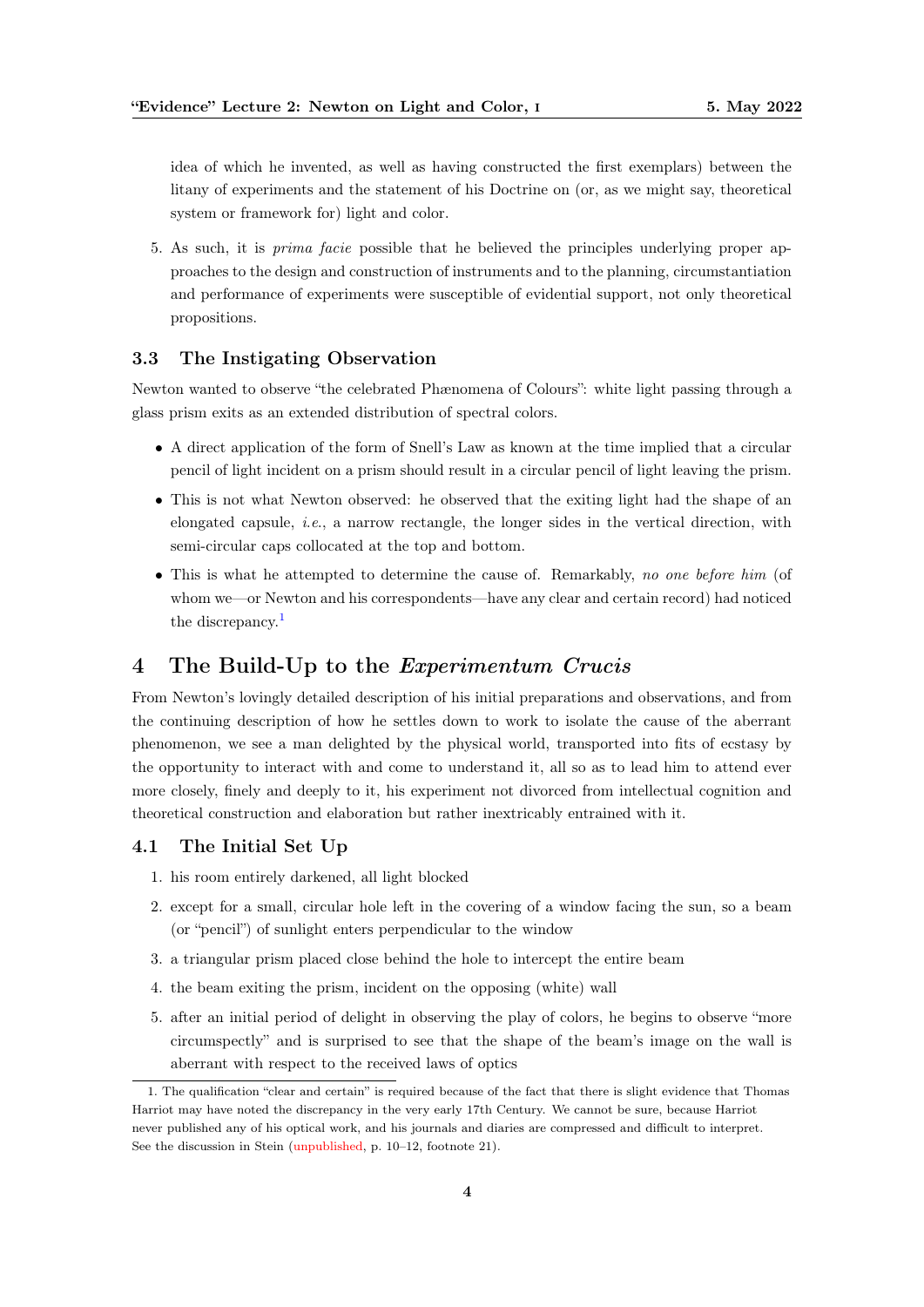- 6. he gives a precise description of the aberrancy:
	- a. the image of the light has the shape of an elongated capsule, i.e., a narrow rectangle, the longer sides in the vertical direction, with semi-circular caps collocated at the top and bottom
	- b. the straight edges of the rectangle are clearly delineated, the semi-circular caps less so, and he is less certain in his description of them
	- c. the length is approximately 5 times the width

This raises the immediate question: is the inital observation truly in conflict with the received laws of optics, or merely an artifact of some contingent features of the observational circumstance?

#### <span id="page-4-0"></span>4.2 Qualitative Attempts to Isolate the Cause of the Aberrancy

He begins to attempt to isolate the cause by adjusting the experimental situation and making subsequent observations all in ways describable by purely qualitative ideas:

- 1. different sizes of glass or disposition of ambient light and shadow?
	- passing the light through different thicknesses of glass
	- through holes in the window of different sizes
	- by placing the prism outside the window, fully immersed in sunlight, refraction occuring before passing through hole
- 2. inhomogeneities in the prism's glass?
	- placed 2nd prism, same shape and glass, against first: light was transformed into its original size, shape, color
	- the effect of any irregularities, however, should have been magnified, not removed

although Newton is not explicit about it, it is nonetheless clear that the conclusion that contingent inhomogeneities could not be the cause of the aberrancy is not a deductive but a probabilistic one: there is only a vanishingly small probability that any two prisms selected at random will have exactly the same inhomogeneities as required for their respective actions to cancel each other out

None of the manipulations had any effect on the aberrancy. Thus, it does not appear to be any contingent feature of the observational circumstance that is the cause of the aberrancy.

#### <span id="page-4-1"></span>4.3 Quantitative Attempts to Isolate the Cause in Kinematics

He continues the attempt by the application of more exact methods based on quantitative measurements (or, as one might say today, he gets quantitative on its ass): he measures angles and lengths and relative configurations of all the relevant objects and images to great precision, to see whether more refined calculations based on the received laws of refraction can account for the aberrancy. They cannot. Thus, the aberrancy truly is in conflict with the recevied laws.

#### <span id="page-4-2"></span>4.4 Attempts to Isolate the Cause in Dynamics

He determines that the cause of the aberrancy cannot lie in any dynamical complication (e.g., that the light's passage through the prism causes it to propagate curvilinearly rather than rectilinearly).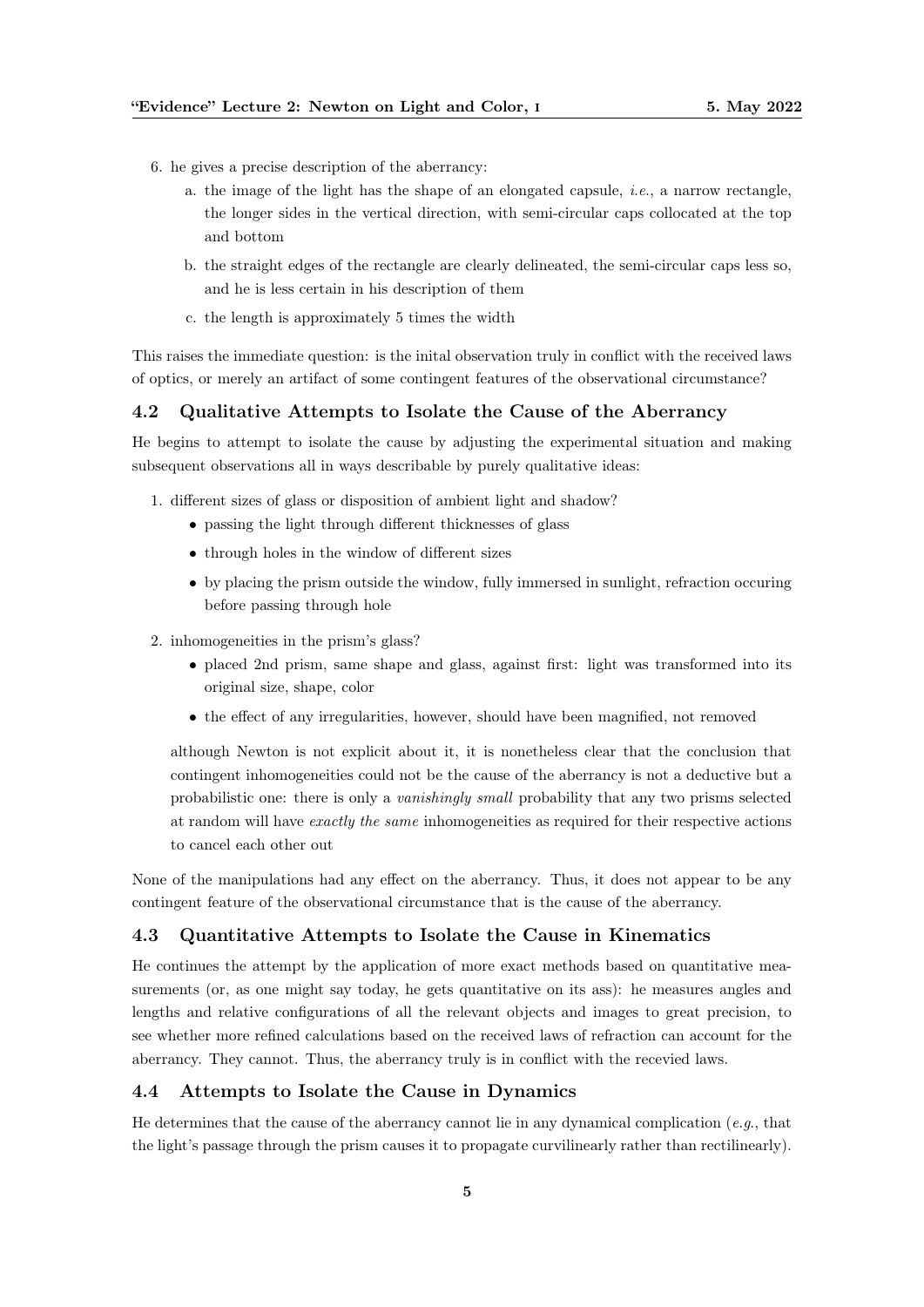## <span id="page-5-0"></span>4.5 The Methodology

Note the methodology: look for the simplest possible explanations first, test them, dismiss them, both because they are easy to do and because the doing will itself suggest more complex and deeper possible explanations and tests for those in turn—he fucks with it in all ways he can think of that might effect a change in the light's behavior.

# <span id="page-5-1"></span>5 The Experimentum Crucis

The term has its origins in the Novum Organum of Francis Bacon, where he uses 'instantia crucis' to mean a determining circumstance—decisive evidence—that would show that one hypothesis or theory holds true while all rivals do not. I am told (but cannot find the reference) that the term 'experimentum crucis' was then coined by Robert Hooke, to mean the deliberate construction of a controlled situation whose observed result would provide an instantia crucis. But I am also told the same of Robert Boyle, so go figure.

The arrangement of Newton's *experimentum crucis* is shown in this diagram, drawn by him for Newton [\(1672b\)](#page-7-4), his reply to the second letter by Ignatius Pardies [\(1672\)](#page-7-5) criticizing Newton [\(1672a\)](#page-7-2).

<span id="page-5-2"></span>

Figure 5.1: Experimentum Crucis

The labels in figure [5.1](#page-5-2) denote as follows:

S the small, circular hole in the window cover allowing in only a narrow pencil of sunlight (or, perhaps, the pencil itself)

A the first prism through which the entering sunlight passes

B-C the wooden plank behind the first prism, perpendicular to the light's path, blocking almost all the light leaving the prism

X the small, circular hole in the wooden plank **B-C** allowing only a narrow, isolated ray of light leaving the prism to proceed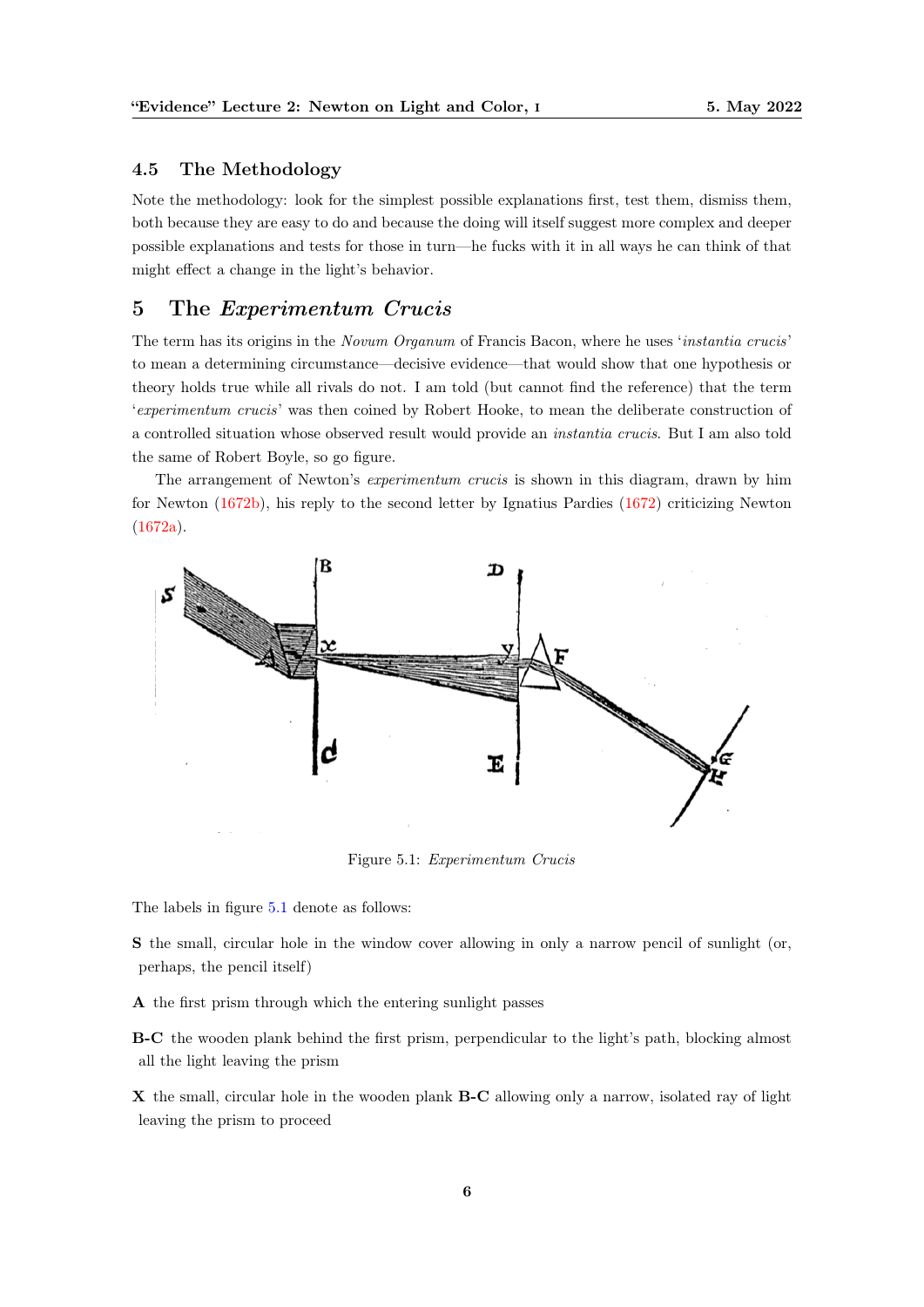D-E the wooden plank in front of the second prism, perpendicular to the light's path, blocking almost all the light emanating from X

Y the small, circular hole in the wooden plank  $D-E$  allowing only a further narrowed, even more isolated ray of light to proceed through the plank to enter the second prism

 $\bf{F}$  the second prism, through which the light passing through  $\bf{Y}$  travels

G-H the small, circular image of the final ray of light leaving the second prism F, where it hits a smooth surface perpendicular to the direction of the ray's path

Newton [\(1672a,](#page-7-2) p. 51, his emphases) takes the *Experimentum Crucis* to show unequivocally that

[white] Light consists of Rays differently refrangible.

#### Aside on the Duhem Thesis

Most philosophers, and perhaps many physicists, today would dismiss the possibility of a single experiment's decisively demonstrating the goodness of a theory (or theoretical account more generally), because of the Duhem Thesis: no experiment ever conclusively tests a single hypothesis or proposition in isolation, because to draw a conclusion from the hypothesis or proposition to test, one must conjoin it with "auxiliary hypotheses" (e.g., principles to interpret the operational description of the experimental outcome so to bring it into substantive semantic contact with the theoretical terms used to articulate the hypothesis, claims about the appropriate isolation of the experimental arrangement from possibly confounding environmental factors,  $etc.$ ), and so the experiment tests only the conjunction of the hypothesis and the auxiliaries en  $block^2$  $block^2$  That is as may be, but, as philosophers never seem to realize, and as Duhem himself went on to point out after laying down the Duhem Thesis, while no single experiment can ever do the trick, a well designed sequence of experiments can, by isolating in turn the possible consequences of each of the auxiliaries and alternatives, so as to dismiss their potential explanatory relevance. And that is exactly what Newton did. The *Experimentum Crucis* is the culmination of just such a sequence, and that is why, in my opinion, it does decisively and indubitably show exactly what Newton claims it does.

# <span id="page-6-0"></span>6 Claims Receiving Evidential Support—Contents and Kinds

- 1. positive qualitative existential claim about the present state of the world: "there is light that, properly circumstantiated, behaves in a particular way" (viz., the "celebrated Phænomena of Colours")
- 2. negative qualitative modal claim about a theoretical proposition: "the properly described behavior of such circumstantiated light appears to contradict the received laws of optics"
- 3. negative qualitative existential claim about contingent features of the world: "no contingent feature of the observational circumstance (e.g., irregularities in the glass of the prism) is the cause of the aberrancy"

<span id="page-6-1"></span><sup>2.</sup> This is often called the Duhem-Quine Thesis, or even just the Quine Thesis, but I deprecate those names, because Quine got it so badly wrong. But that's another story.